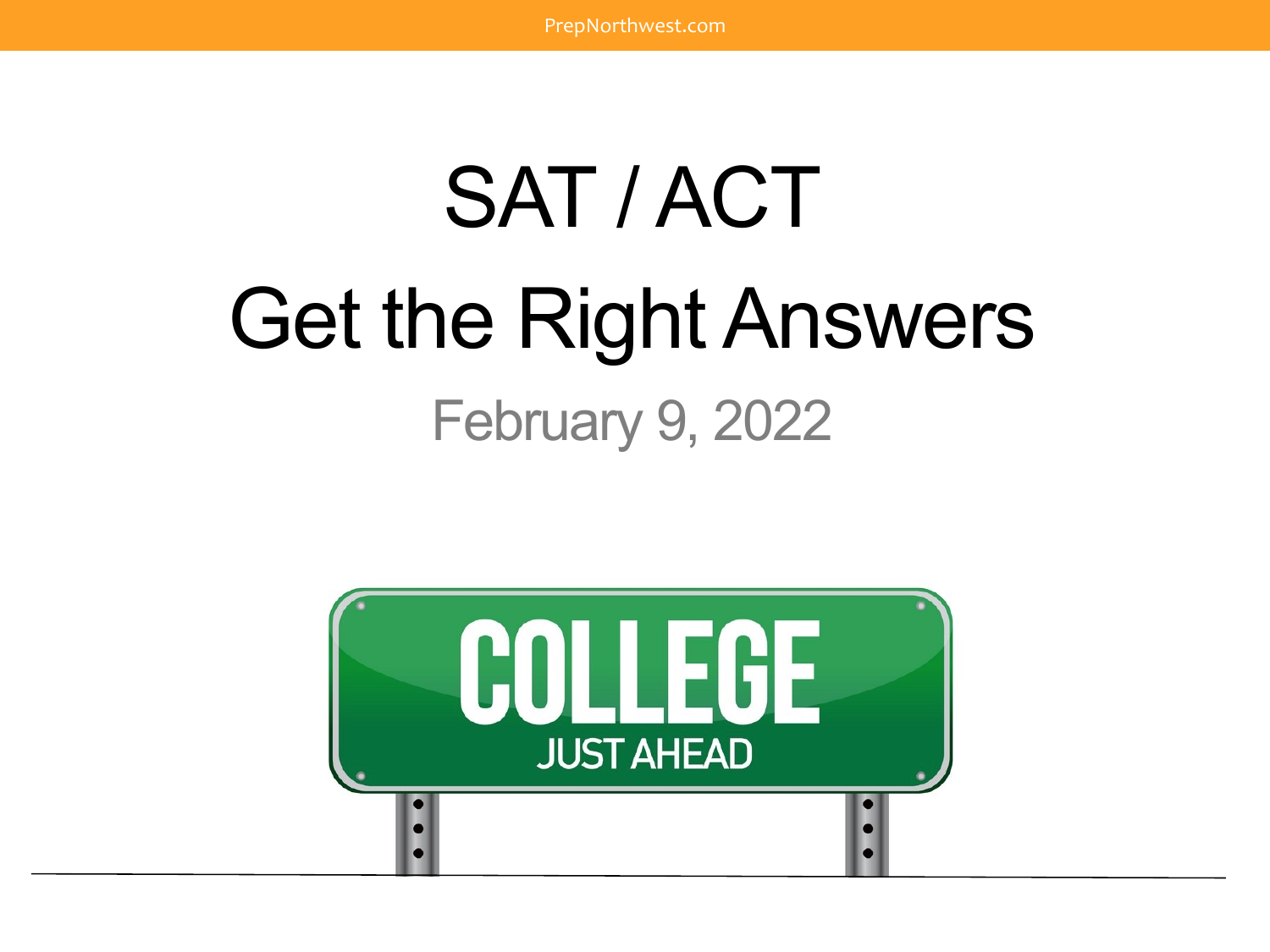## Keep

Test scores are just one part of admissions

Test scores don't indicate how smart you are

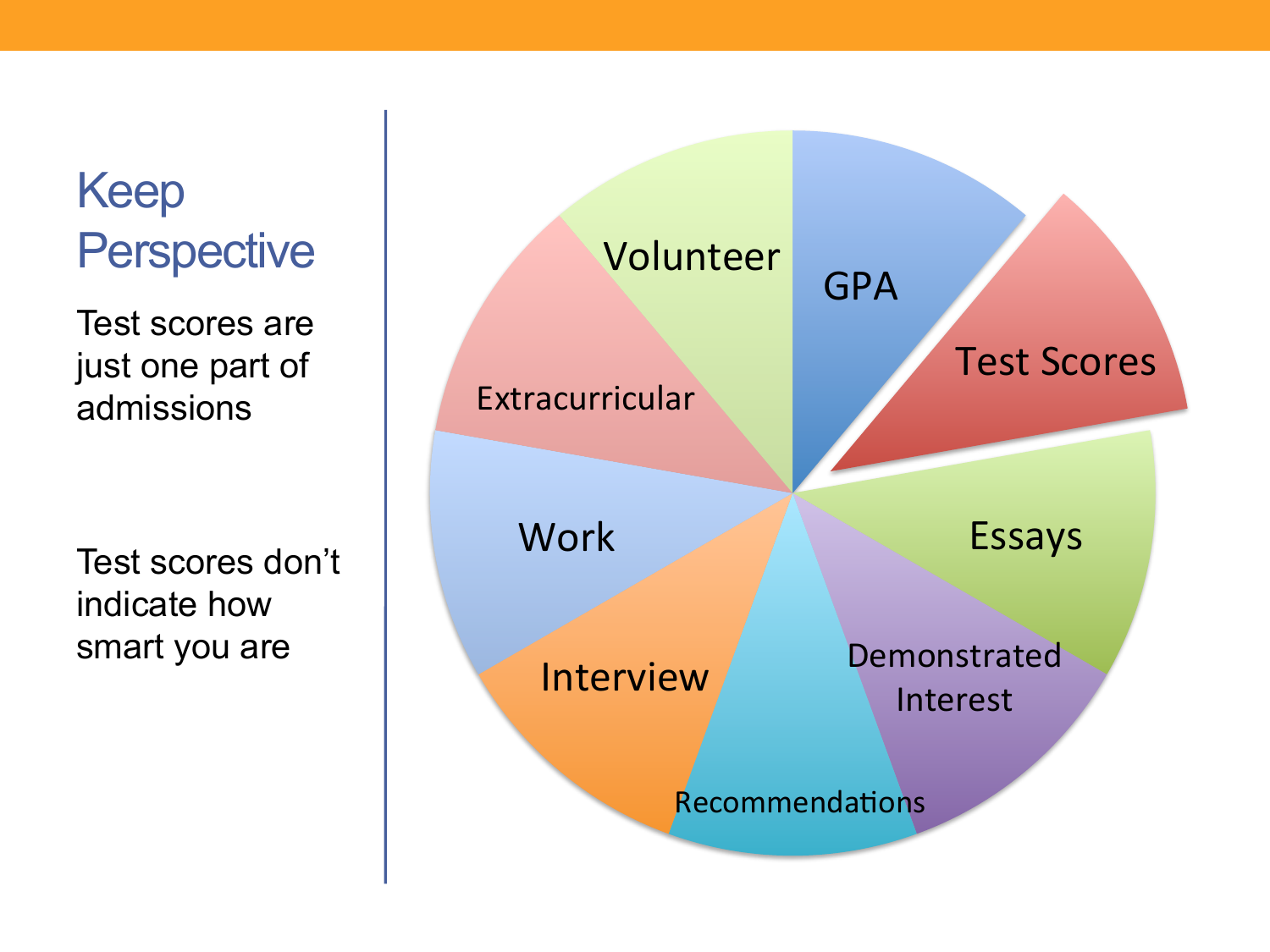## SAT Going Digital in 2024

- Shorter Test (2-hrs)
- Shorter Reading Passages
- More test locations
- Quicker Results
- Top score will remain 1600
- No word from ACT
- Likely more ACT testers at first

Has no affect on current Sophomores or Juniors

## Will affect Freshman/ Class of 2025+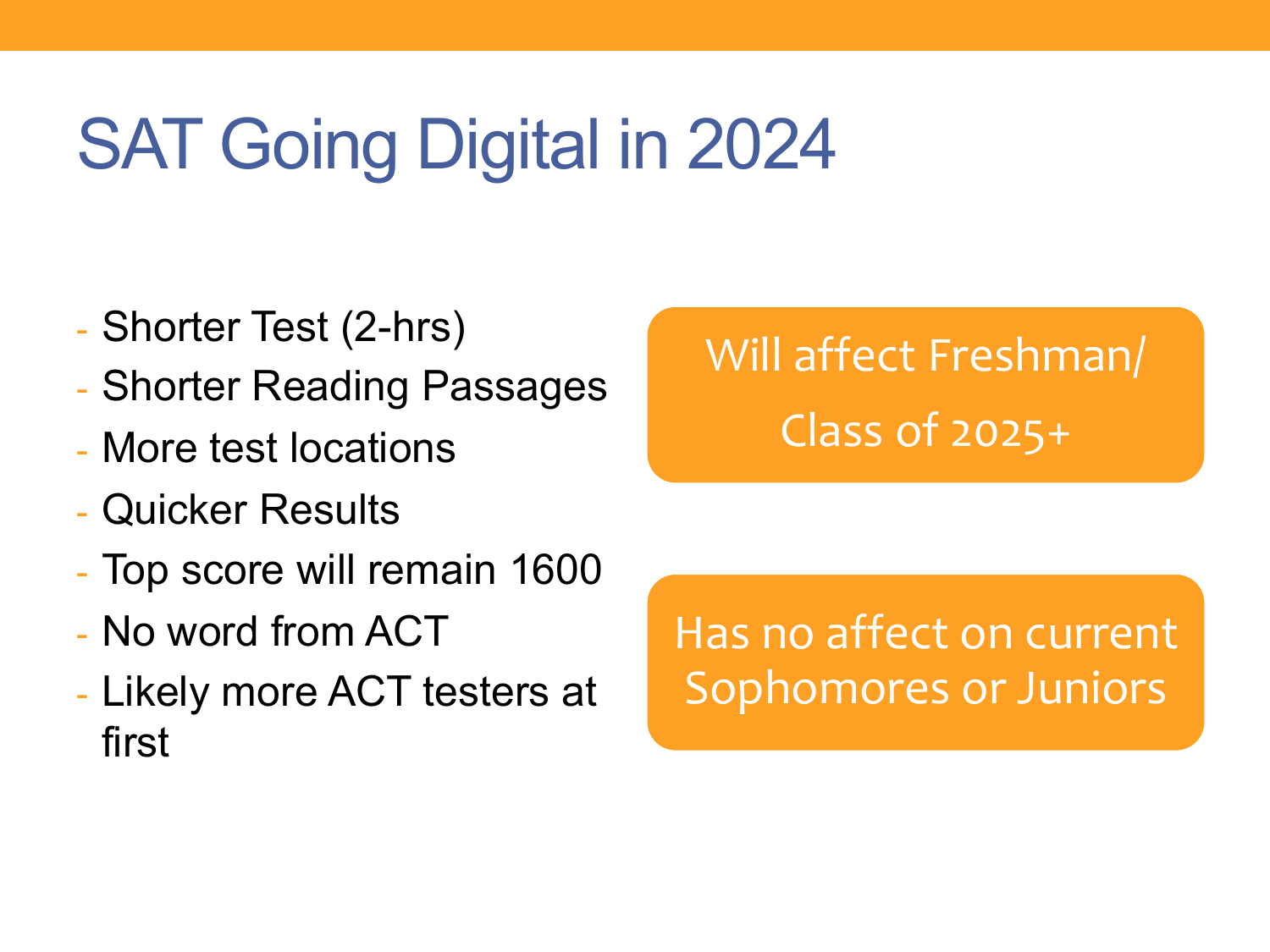## More Changes



#### Currently No Online Testing

#### No SAT Subject Tests

No SAT Essay

ACT Section Retesting on Hold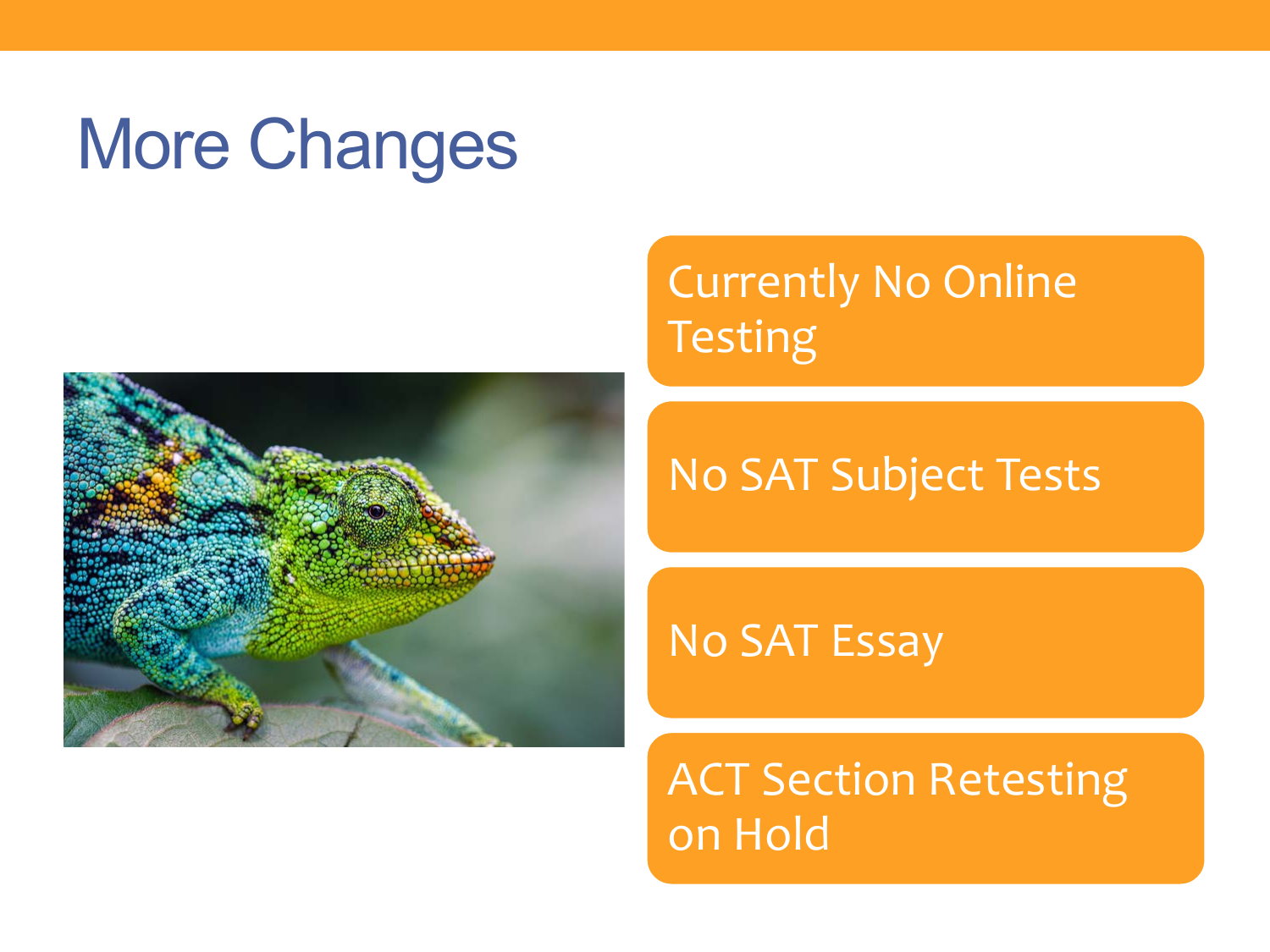### Most Schools are Test Optional but Wording is Key



#### *…due to the pandemic*

#### *…for now (for 1 year)*

*…those who can submit*

*...we welcome other scores*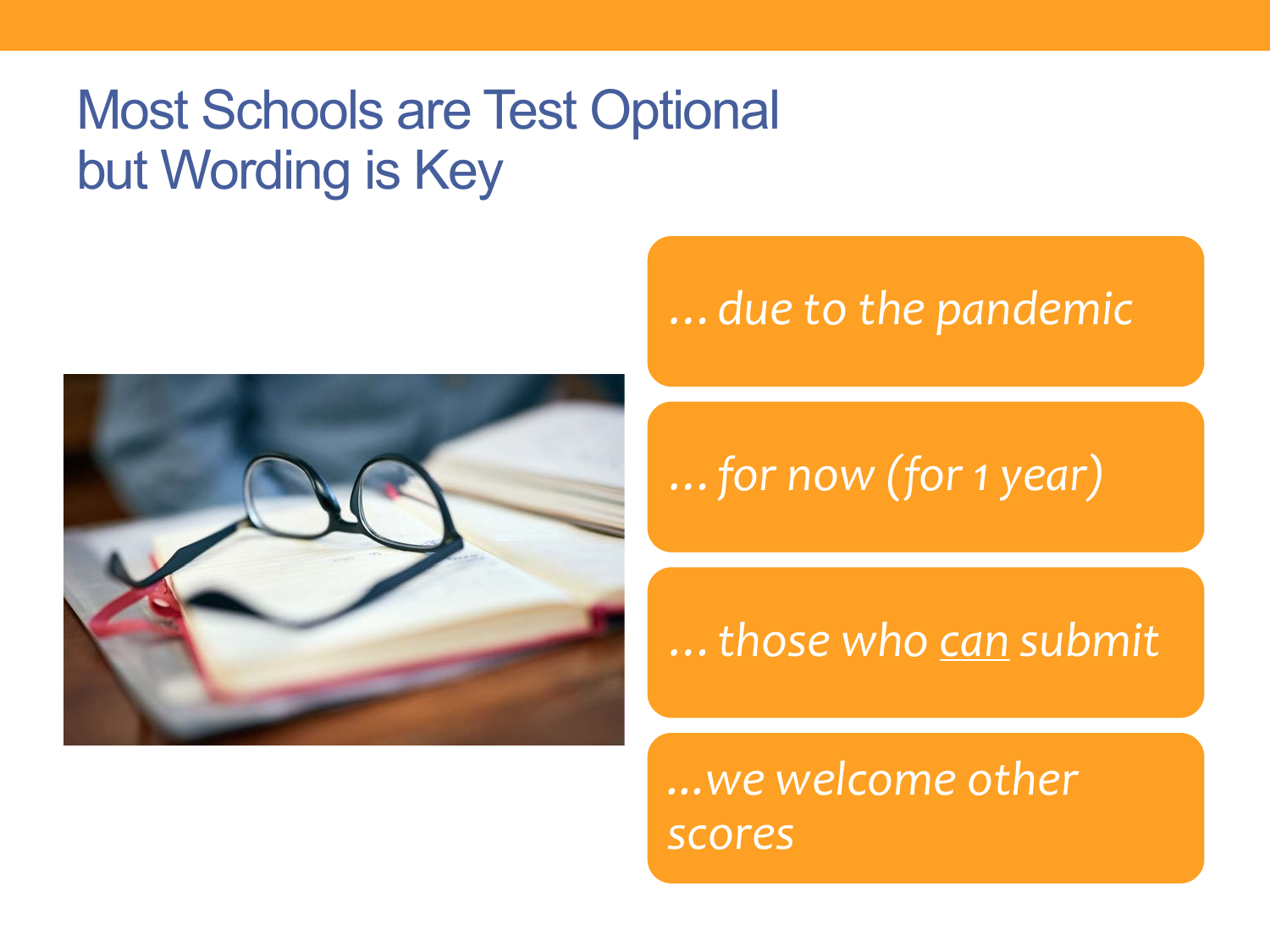## To Test or Not to Test

#### **YES**!

- Nothing to lose
- Scores are private
- Take it and then choose to share it or not.
- Some State Schools use an index of GPA and scores for scholarships and/or placement out of English or Math Classes

#### **Maybe Not if**

- Schools of interest are test blind
- Strong GPA, Essays, Extra-Curriculars, etc.
- Scores currently below 1000 or 20
- Mental health could suffer



*Prepare to Test with a Mask*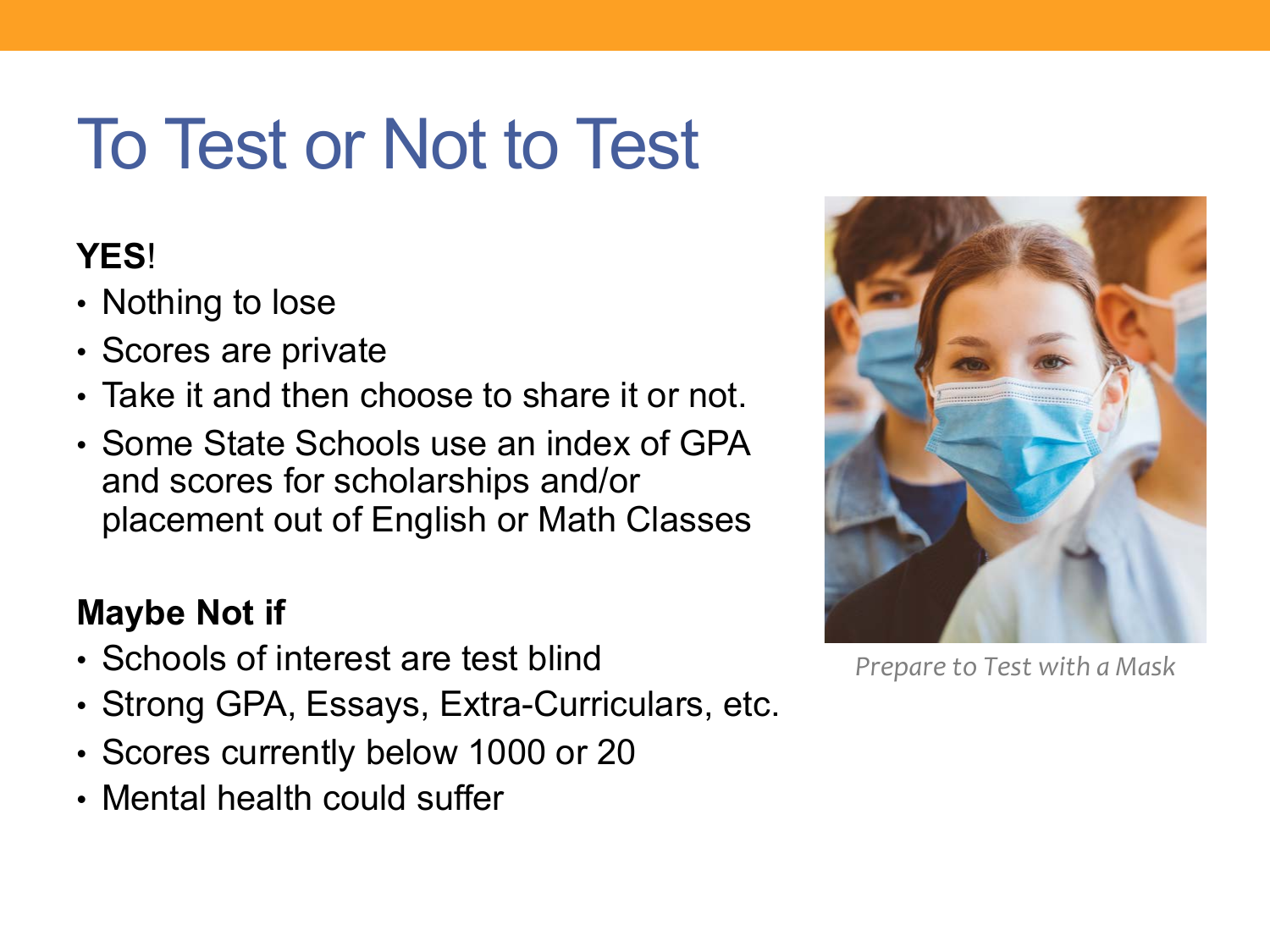## ACT or SAT?

#### Take a Practice Test in both

- •3-hour Tests
- •Private Information

Use your PSAT



#### Schools have NO preference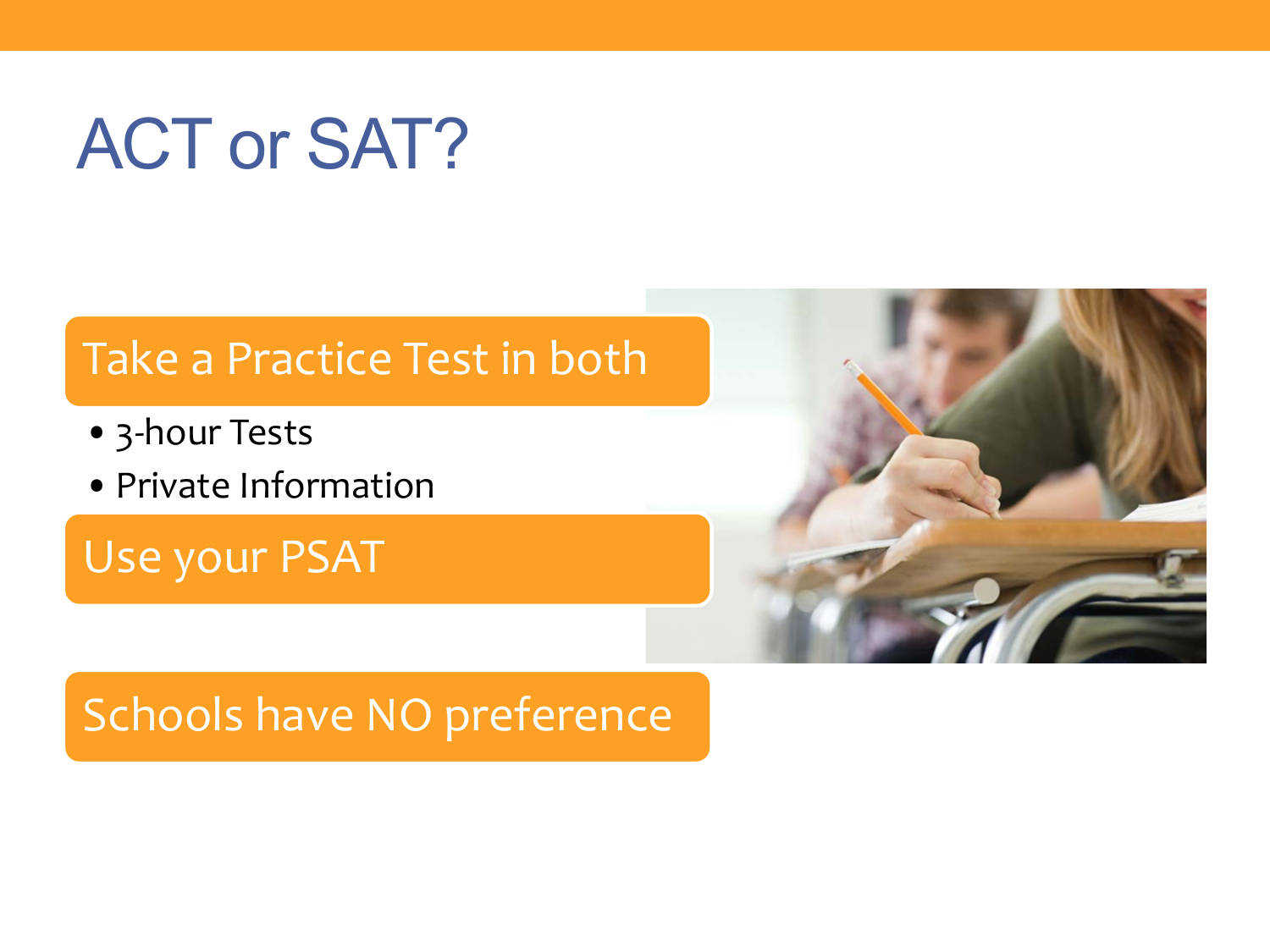| <b>ACT</b> | $(1 - 36)$ |
|------------|------------|
|            |            |

| 1. English                    | $45$ min         |
|-------------------------------|------------------|
| 2. Math                       | 60 min           |
| 3. Reading                    | $35 \text{ min}$ |
| 4. Science (Reasoning) 35 min |                  |

| ACT | $(1 - 36)$ | <b>SAT</b> | $(400 - 1600)$ |
|-----|------------|------------|----------------|
|-----|------------|------------|----------------|

| 1. Reading        | 65 min           |
|-------------------|------------------|
| 2. Writing        | $35 \text{ min}$ |
| 3. Math (no calc) | $25 \text{ min}$ |
| 4. Math $(calc)$  | 55 min           |

- Schools have NO preference/the tests are interchangeable
- Many schools Superscore *(take the highest scores from multiple tests)*
- No scoring penalty on either test

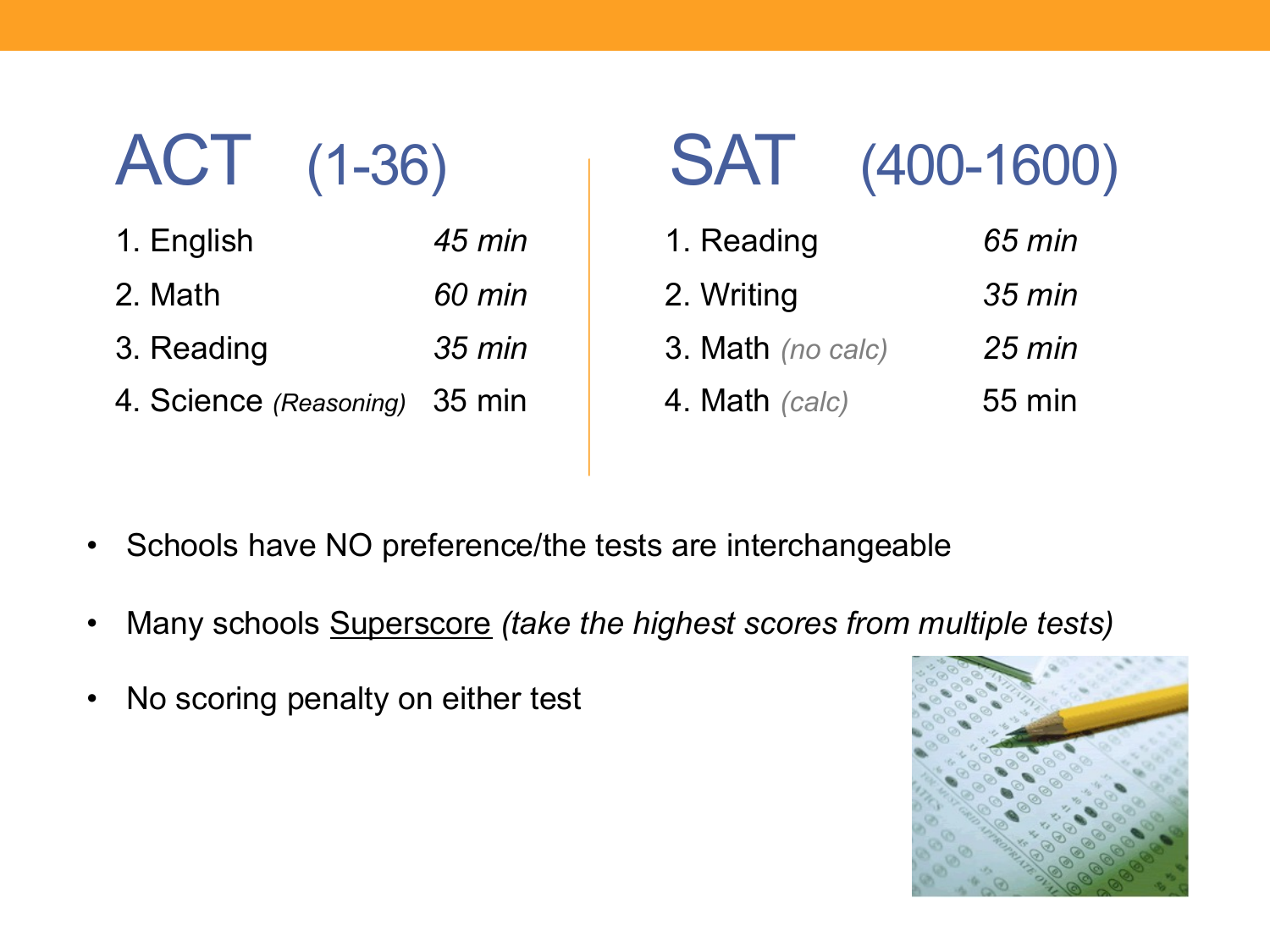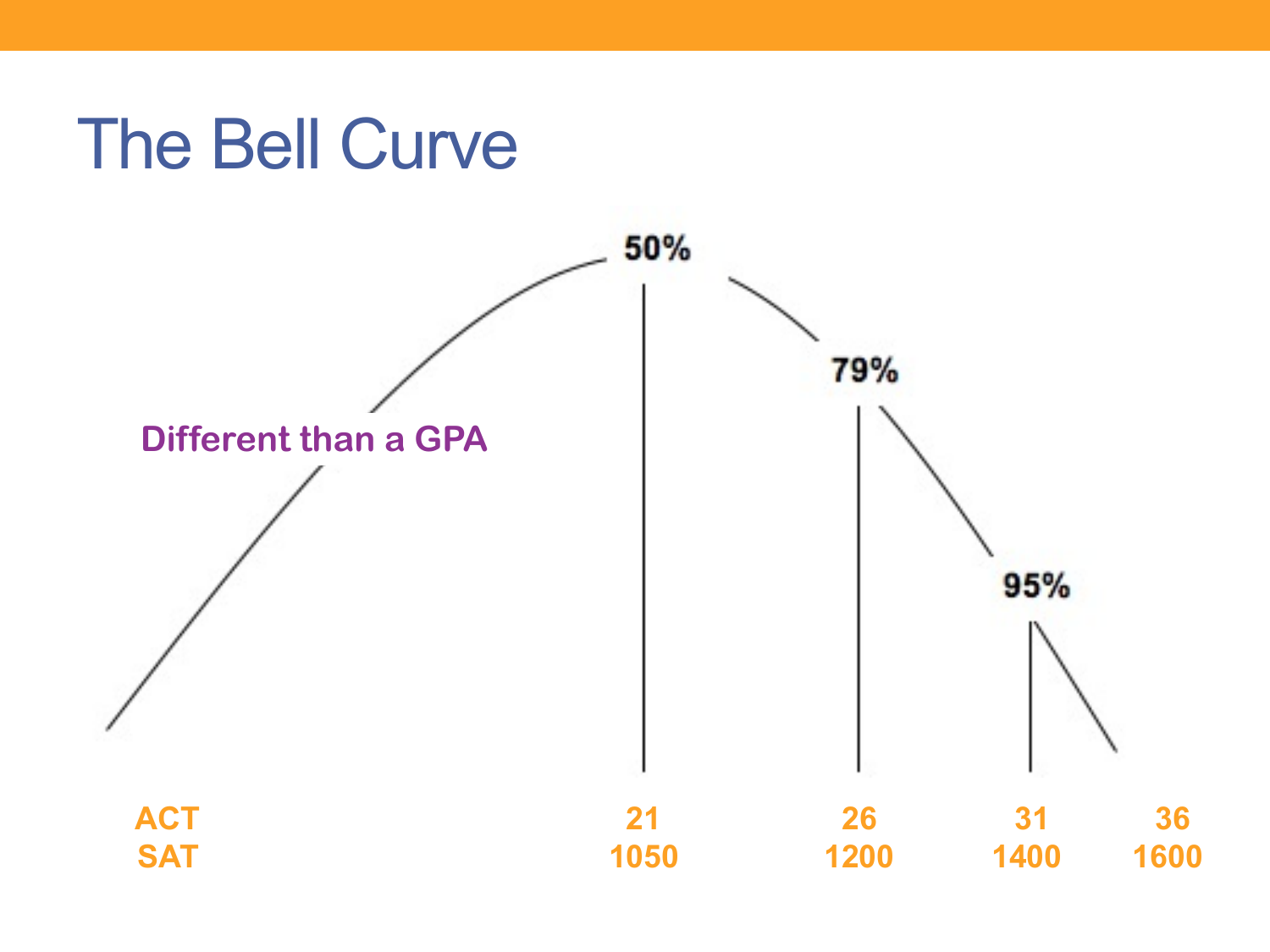## When Should You Take the Test?

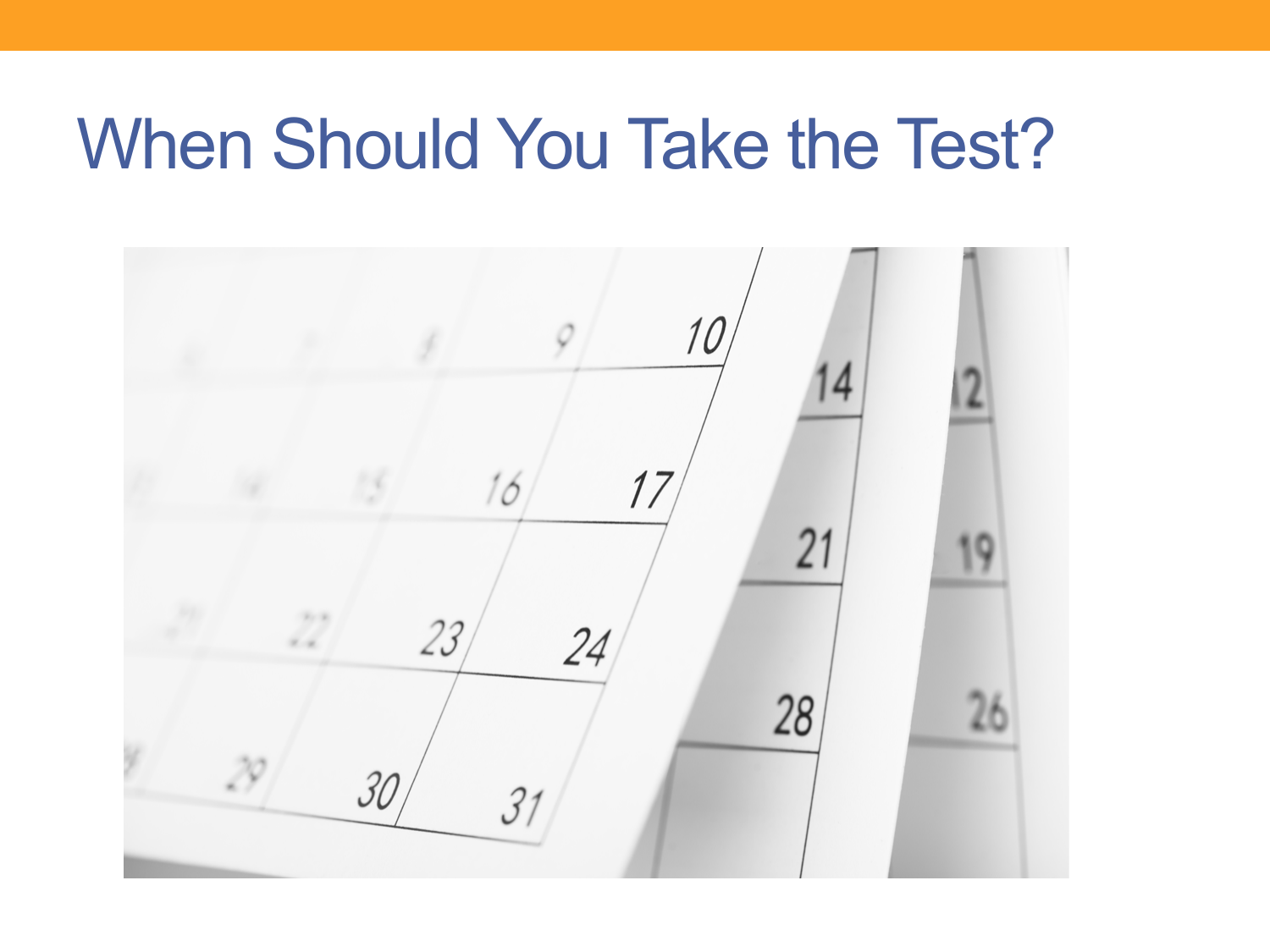## 2022 Test Dates

| Feb | 12 <sup>th</sup> |
|-----|------------------|
| Apr | 2 <sub>nd</sub>  |
| Jun | 11 <sup>th</sup> |
| Jul | <b>16th</b>      |
| Sep | 10 <sup>th</sup> |
| Oct | 22 <sub>nd</sub> |
| Dec | 10 <sup>th</sup> |

| Mar        | 12 <sup>th</sup> |
|------------|------------------|
| May        | $7^{\rm th}$     |
| Jun        | 4 <sup>th</sup>  |
| <b>Aug</b> | 27 <sup>th</sup> |
| Oct        | <b>1</b> st      |
| Nov        | 5 <sup>th</sup>  |
| Dec        | <b>Rrd</b>       |

**7 SATs** 

**PSAT** Oct. 12<sup>th</sup> or Oct. 15<sup>th</sup>

**AP Tests** May  $2<sup>nd</sup>$  – May 13<sup>th</sup>

**IB Exams** May, June

**PLAN/EXPLORE** Spring Sophomore Yr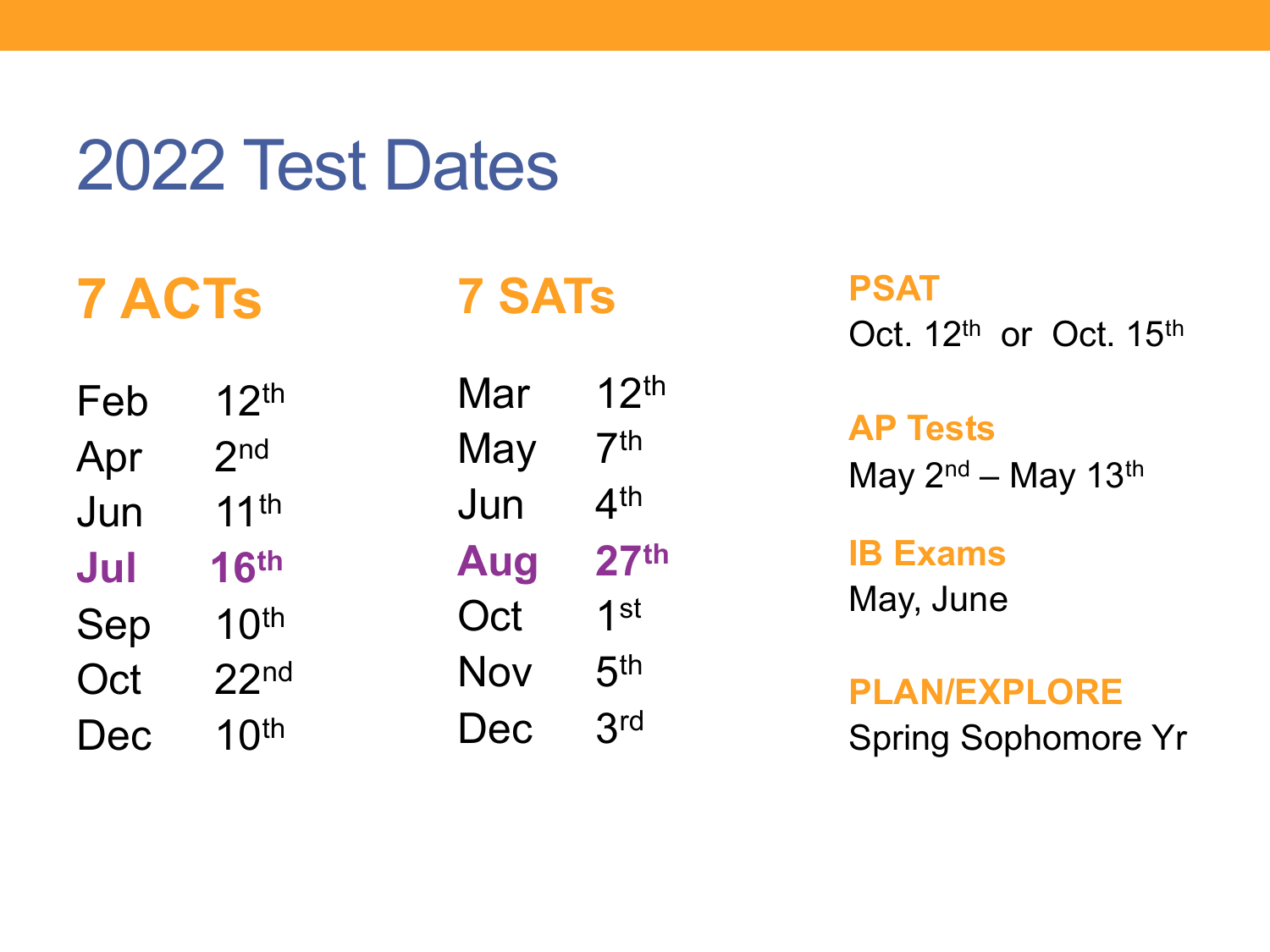## Irrelevant What Others Are Doing

- Some take first test **fall of junior year**
- Many take first test **winter/spring of junior year**
- Some take first test **fall of senior year**
- Plan 2-3 months to prep
- It's common to take the test twice

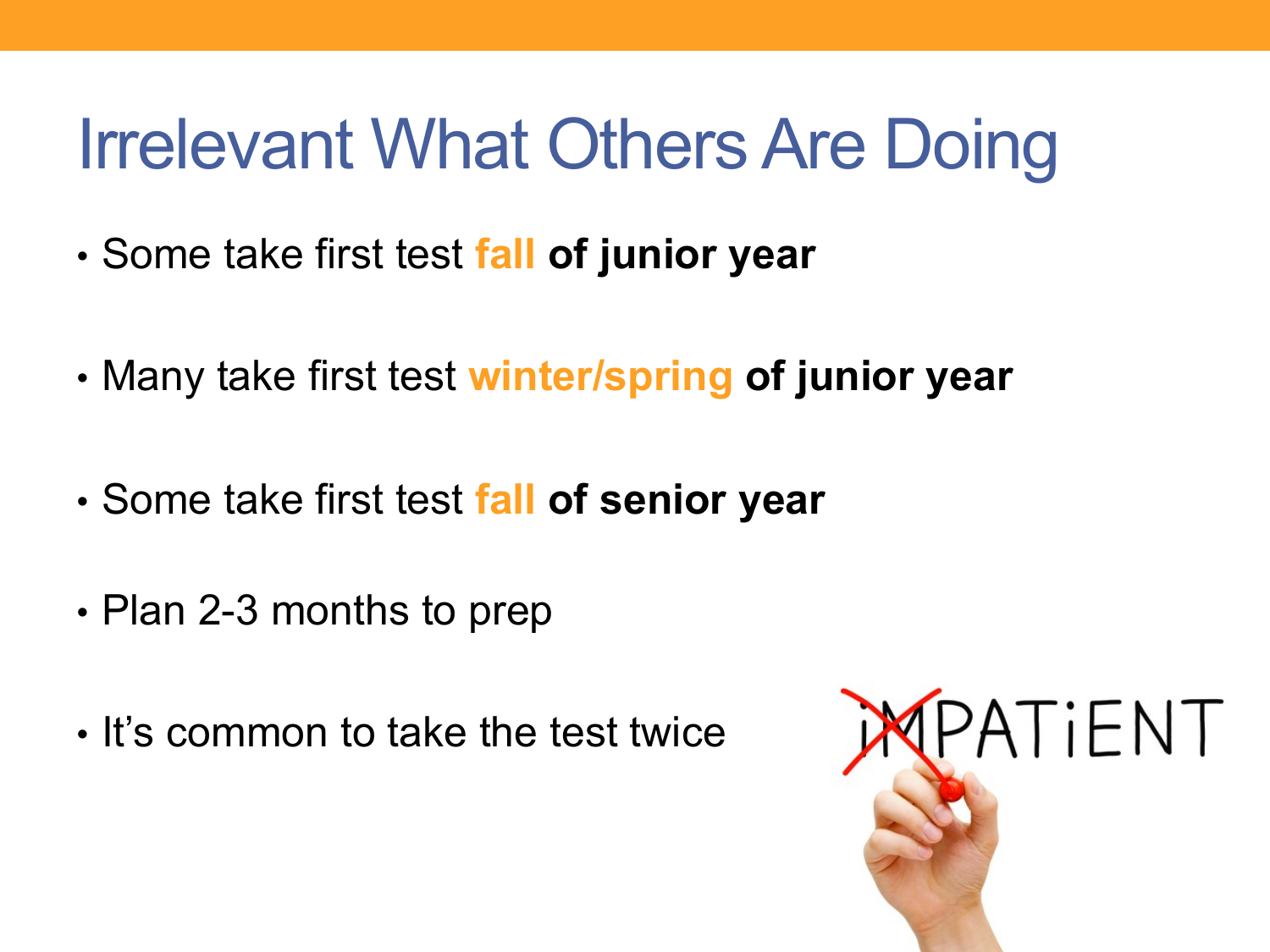

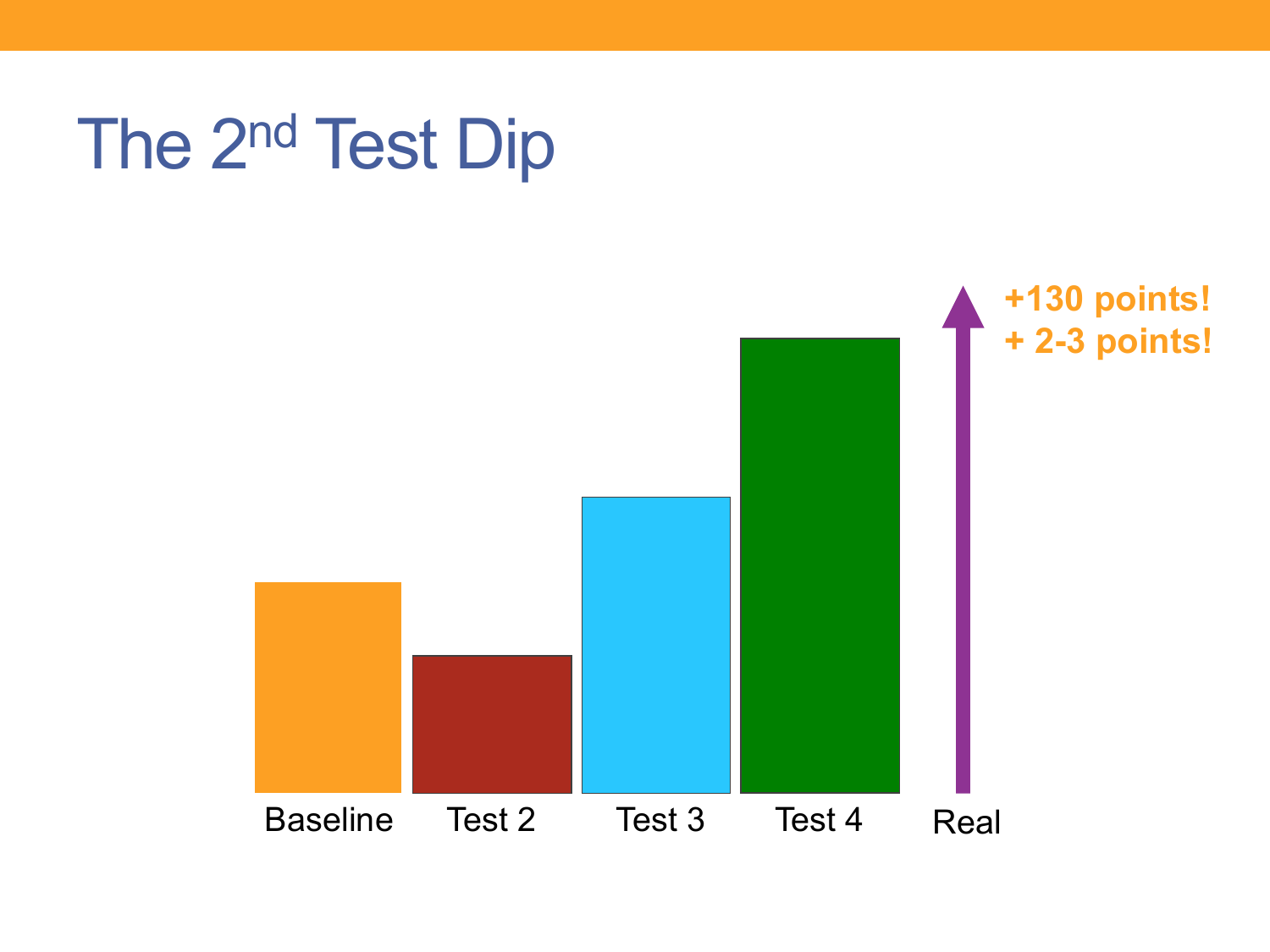## Pillars to Master



#### **CONTENT BEHAVIOR MINDSET**

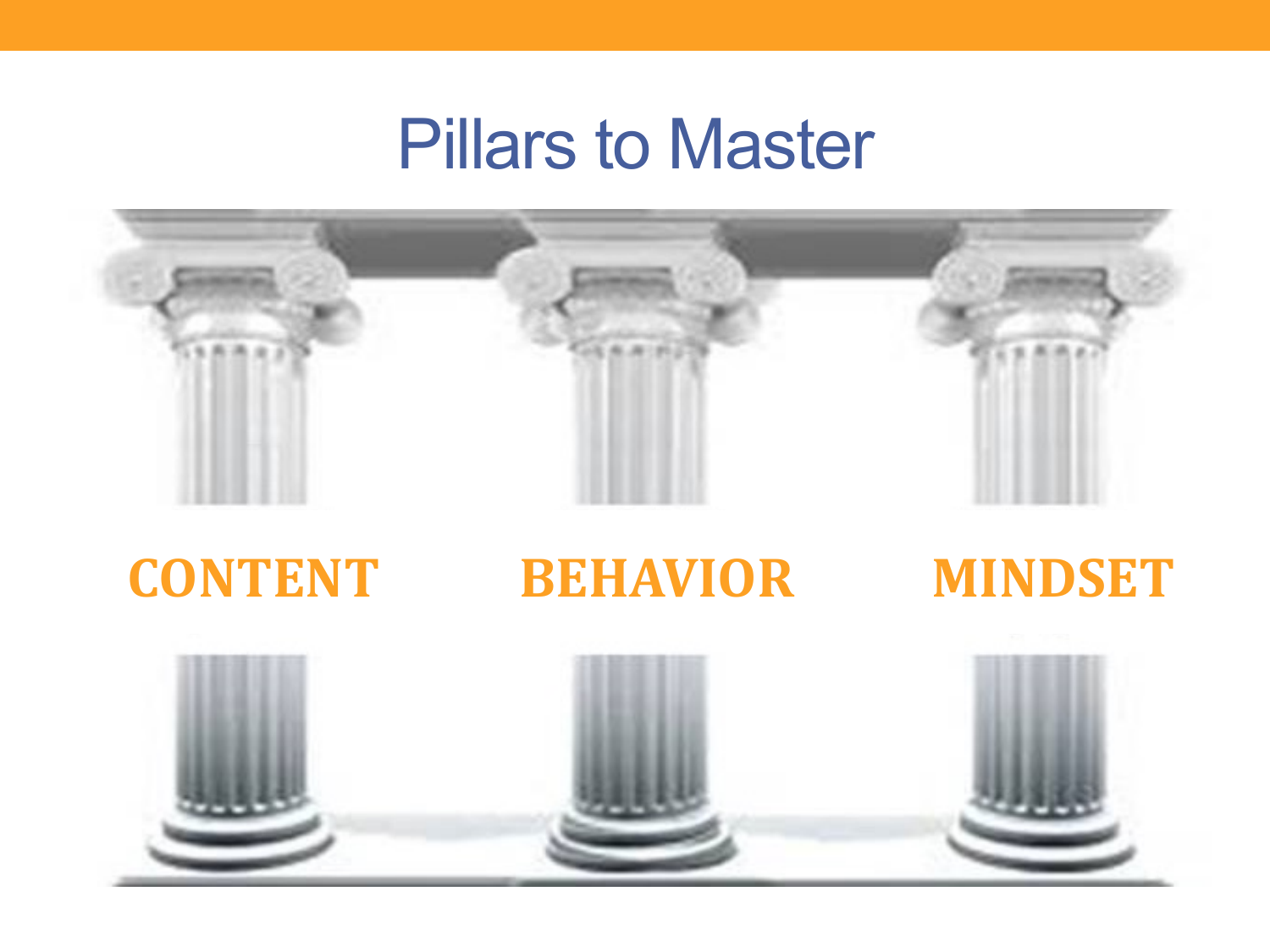## Overall Advice

#### **Slow Down**

Fight the temptation to finish. Aim for clean, accurate work.

#### **Write all over the test booklet**

Solve problems on the page, not in your head. Cross off wrong answers to stay on track.

#### **Read. Read. Read.**

Practice reading for main idea. Especially topics you don't find interesting.

#### **Take Practice Tests**